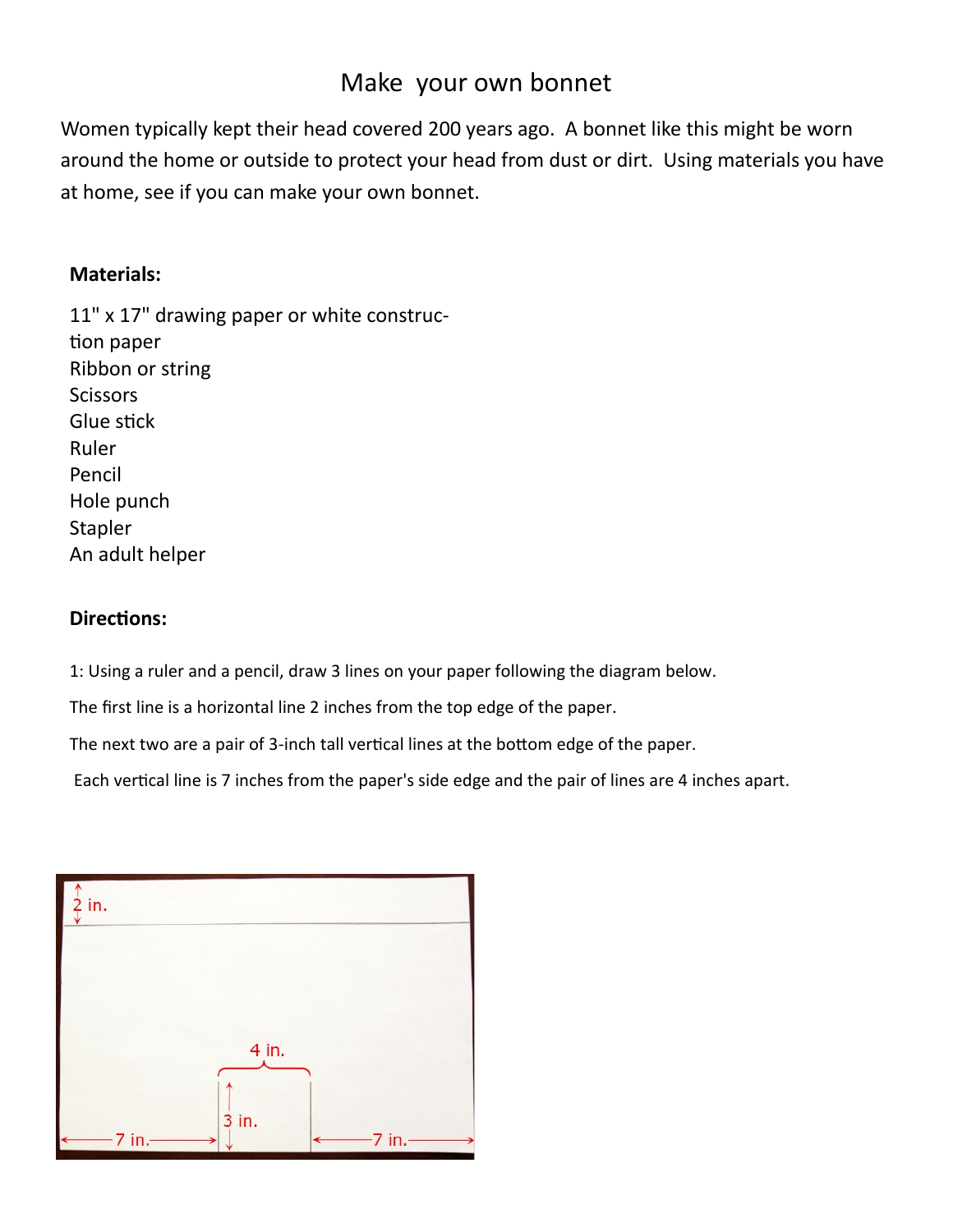2: Punch a pair of holes right below the horizontal line. Each hole should be close to the paper's side edge.



3: Fold the paper along the horizontal line to create a top flap.

4: Cut ribbon or string into a pair of 10- to 12-inch long pieces. Make a large knot on one end of each piece.

5: Unfold the top flap. Insert a ribbon or string through one of the holes and pull until the knot is close to the hole. Staple or tape the knot in place. Similarly position the other ribbon or string on the opposite hole .



6: Apply glue along the top edge of the flap. Fold the flap down and press along the edges to glue it in place. The knots on the ribbons should be nicely hidden inside the flap.

7: Cut along the pair of vertical lines. This should create three flaps—two side flaps and a middle one. Fold down the middle flap.